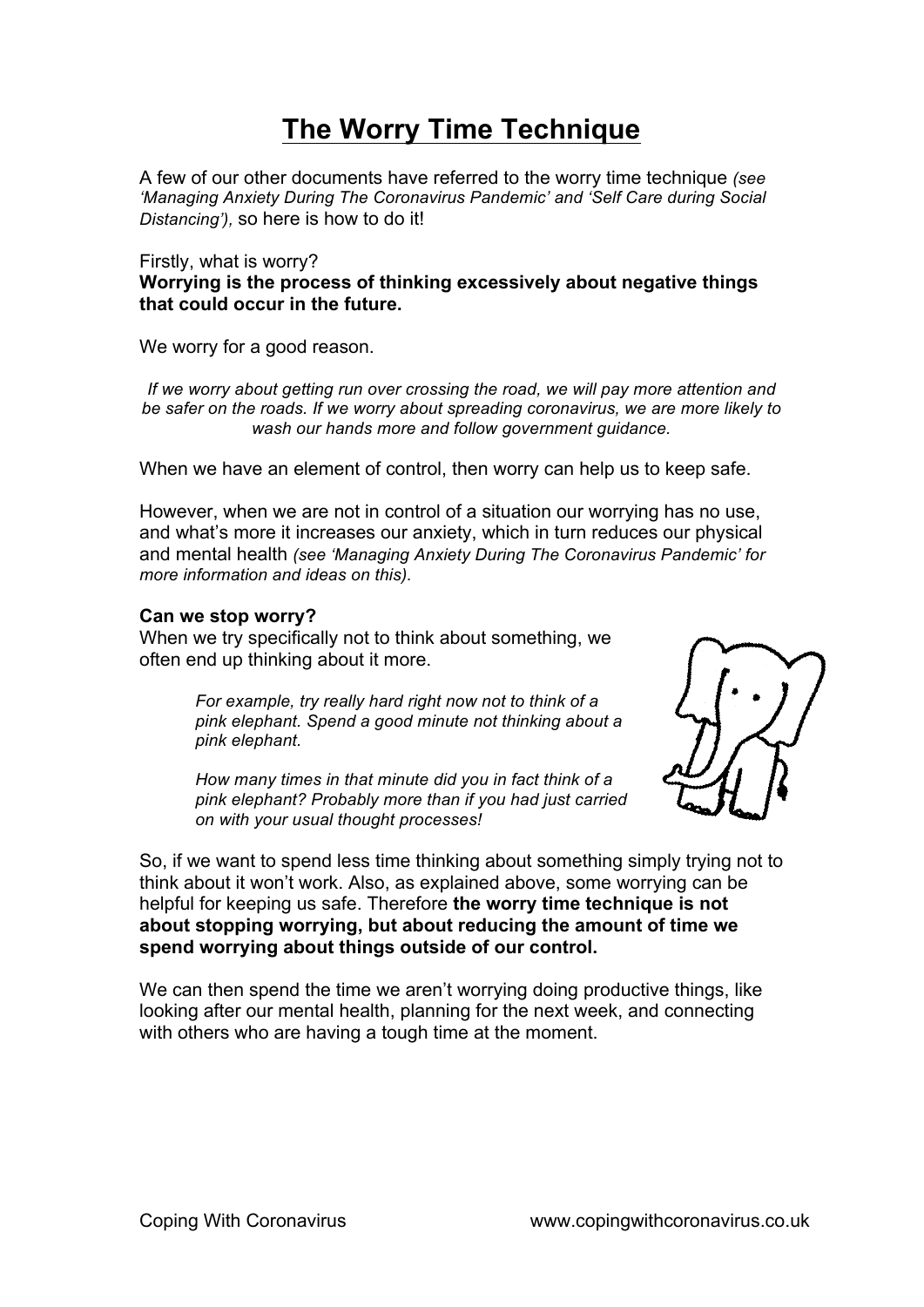#### **There are three parts to the worry time technique:**

#### **1. Set up your worry time**

Your worry time is an allotted time during the day in which you are allowed to worry. It is usually advised to make this a 15 minute period, at this time it is probably a good idea to include news-reading in your worry time. Therefore you might want to give yourself 15 minutes for reading the news or online articles about coronavirus, and 15 for your own personal worries. **Your worry time should not be longer than 30 minutes!** Try setting a timer if you think you might go over this.

#### *How long will you make your worry time?*

Your worry time should happen at the **same time every day**. Different times work for different people but it's a good idea to have it late enough in the day that you will actually have things to worry about, but early enough that you have time to pick your mood back up and do some relaxation before bed. 6 or 7pm works for a lot of people, as cooking and eating dinner can also be effective ways to stop worrying at the end of your worry time.

#### *What time will you do your worry time?*

Your worry time needs to take place **somewhere uncomfortable** and that is not associated with rest. If you do your worry time in or on your bed, your bed will become associated with worry, which isn't helpful for sleep! It is also helpful to be somewhere that you don't want to stay much longer than 30 minutes. Consider taking your worry time on a hard chair pushed away from where you sleep/work/relax, or sat outside on a step or bench (maintaining distance from others).

# *Where will you do your worry time?*

You need to be able to **stop your worry time** once the 15-30 minutes is up. Have an activity that you will do straight after that will move your attention away from the worries. Here are some ideas:

- Call a friend to speak about things OTHER THAN coronavirus
- Play an instrument, or a game you enjoy
- Cook a meal or make a hot drink and snack
- Watch a favourite TV programme or read a book

# *What activity will you do to end your worry time?*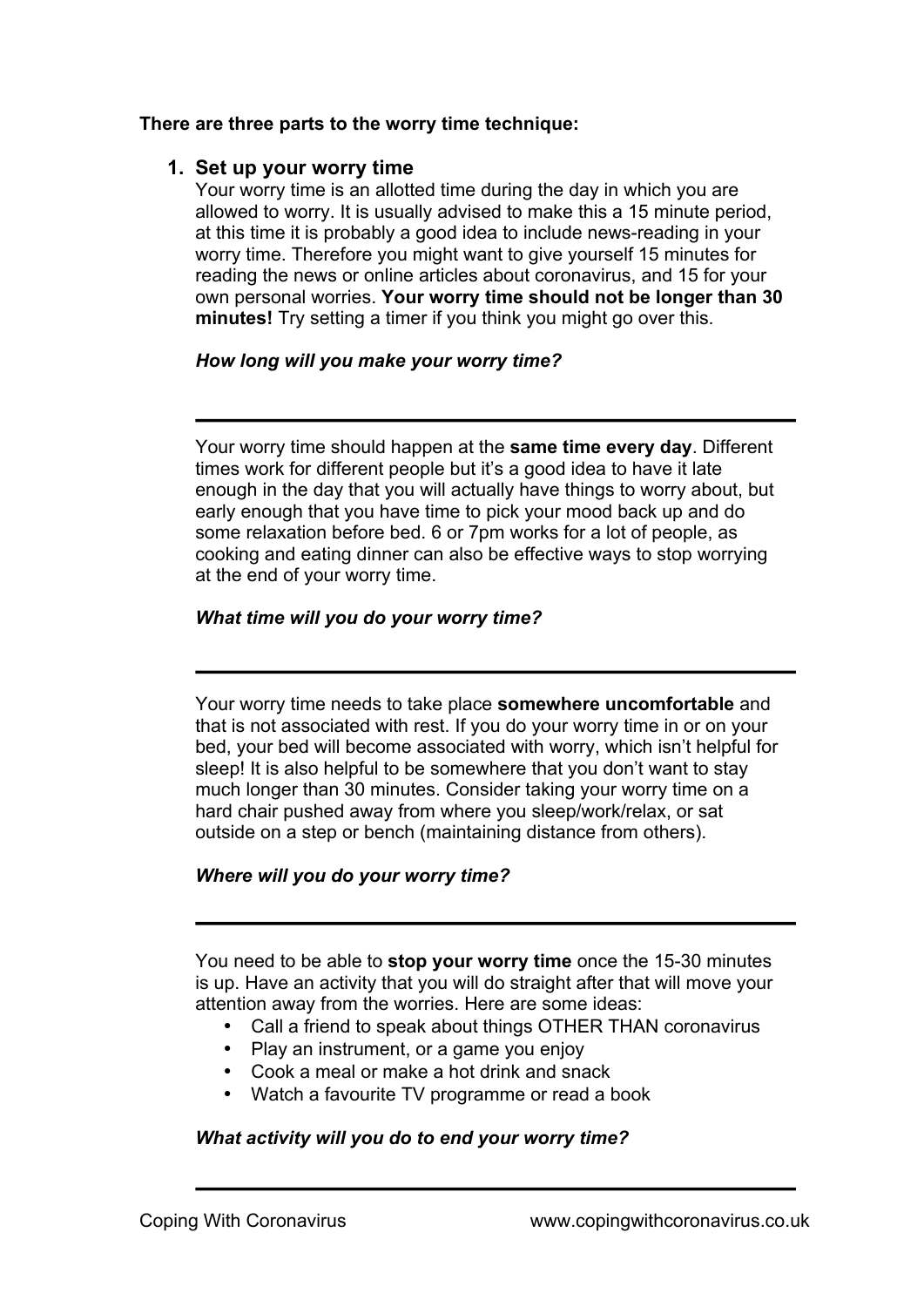# **2. Postpone your worries at all times other than your worry time**

During the day when a worry thought comes to you (a thought about something bad happening in your future that you cannot immediately do anything about), write it down. You could:

- Put your worries on post-it notes and stick them on your door/fridge
- Write them down in a notebook that you keep on your desk
- Write them in a note on your phone

Then in your worry time you will come back to this list and think about each worry then.

# *Where will you write down your worry thoughts?*

Once you have written it down, do something to postpone that worry, by moving your attention to something else. You could:

- Go for a run or a walk and pay close attention to the things around you (other people, the plants, the weather, the sounds etc.)
- Do a guided meditation or yoga session from online
- Call someone, and talk about things OTHER than coronavirus
- Read a book
- Look through photos that remind you of positive memories
- Make a hot drink and get a snack

# *What things will you try to postpone your worries?*

# **3. Using my worry time effectively**



In your worry time you will come back to your list of worries that you've written down as they came up during the day. For each one, ask yourself **can I do anything to control or change this thing I'm worried about?** 

If the answer is YES then **make a plan** and share it with someone supportive who can help with it even if just by keeping you accountable to following through on it.

*For example you might:*

- *Be worried about someone who is not following social distancing guidance properly, so make a plan to talk to them and think about how to do this compassionately*
- *Be worried about living on your own and having to self-isolate so make a plan to ask people if they'd help you with your food shops*